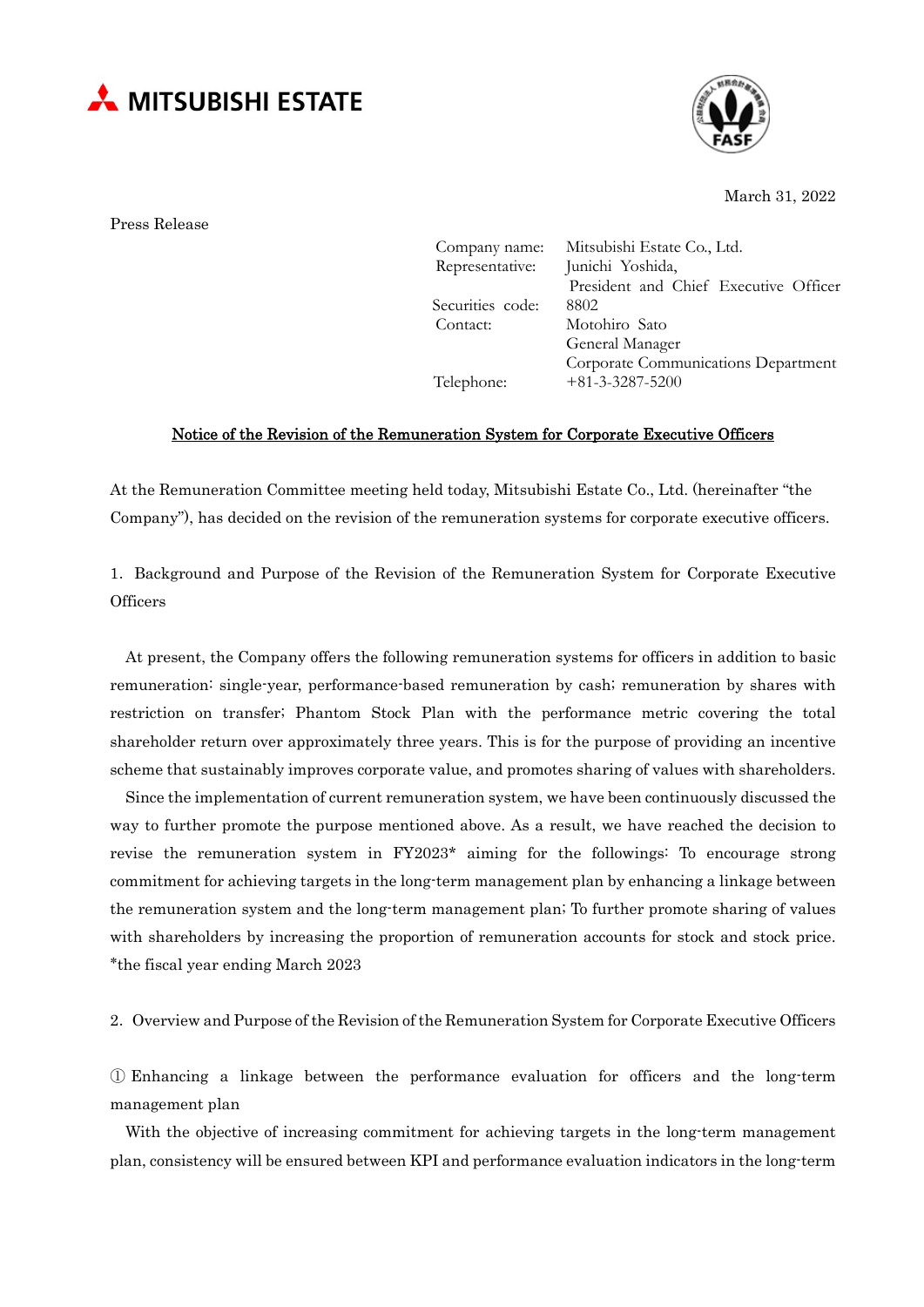management plan and also evaluation items linked to the long-term management plan are to be adopted.

② Promoting sharing of values with shareholders

With the objectives of further promoting sharing of values with shareholders, new restricted stock compensation that the payout amount varies depending on performance will be implemented. By doing so, the proportion of remuneration linked with stock price will increase to 30% of the total (currently 25%) and restricted stock period will be changed until the time of resignation as officers (currently approximately 3 years).

③ Changing composition of the remuneration

With the objectives of increasing the incentive of the remuneration system, the proportion of variable remuneration will be changed to 60% of the total (currently 50%).

※Eligible Officers: Representative Corporate Executive Officers, Senior Executive Officers, Executive Officers and Group Executive Officers. (No change from the current system)



- 3.Overview of Revised Variable Remuneration
- (1) Performance-Based Remuneration by Cash
	- ① Form of remuneration : Cash
	- ② Payout calculation and major evaluation items

The payout amount varies depending on overall business profit, ROA, ROE, EPS, and the target level of business profit in the divisions for which the individual officers are responsible.

The payout amount will be added an evaluation of qualitative aspects, established during interviews with the president, including the degree of contribution to performance over the medium to long term, the status of ESG-related initiatives, and progress on each business (domestic, international, and non- asset) in the long-term management plan.